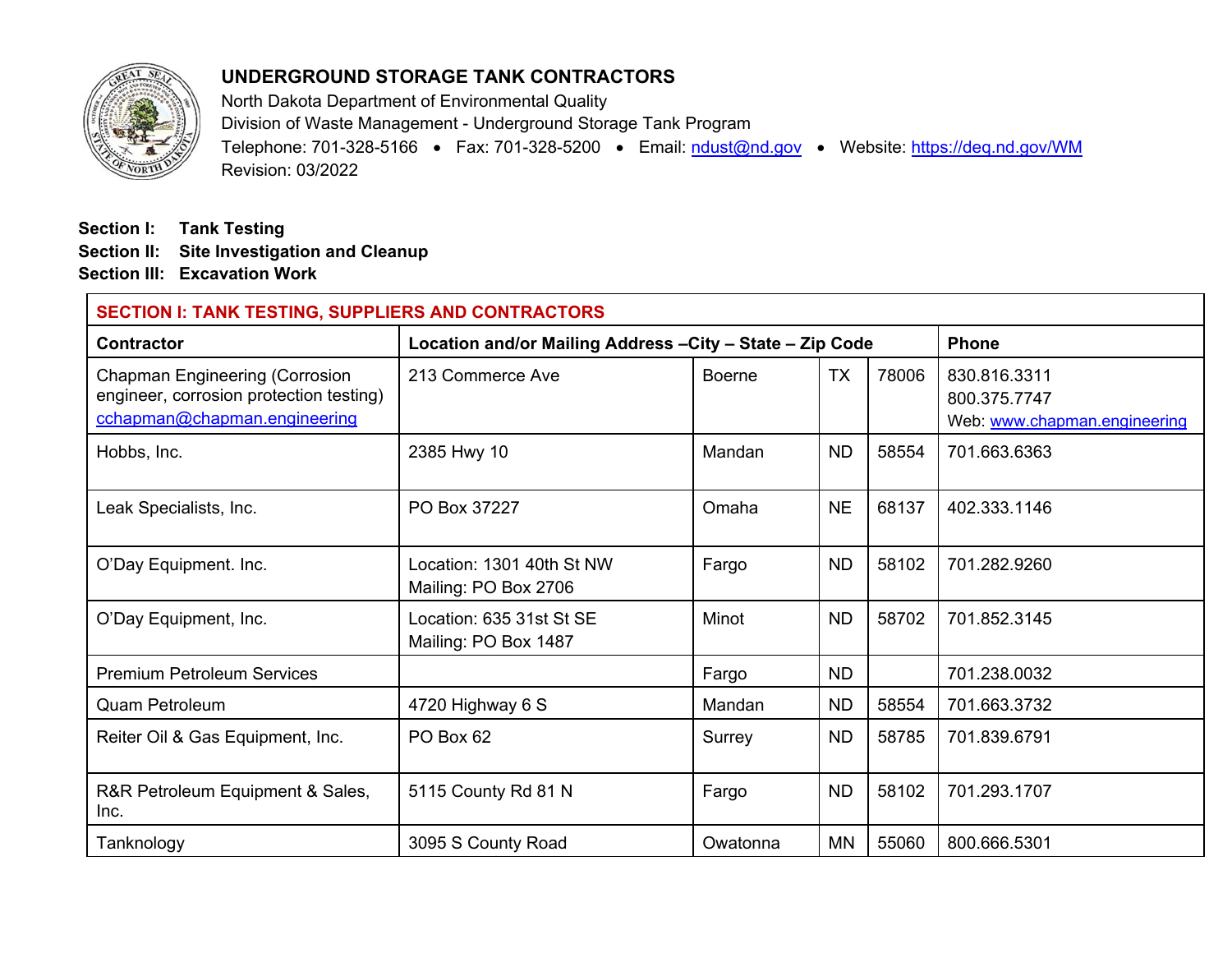| SECTION I: TANK TESTING, SUPPLIERS AND CONTRACTORS          |                                                           |                    |           |       |                              |  |
|-------------------------------------------------------------|-----------------------------------------------------------|--------------------|-----------|-------|------------------------------|--|
| <b>Contractor</b>                                           | Location and/or Mailing Address - City - State - Zip Code | <b>Phone</b>       |           |       |                              |  |
| Valley Petroleum Equipment, Inc.<br>Contact: Steve Sulland) | Location: 5510 10th Ave N<br>Mailing: PO Box 13355        | <b>Grand Forks</b> | ND.       | 58208 | 701.772.7261<br>800.727.5499 |  |
| Westmor Industries                                          | 3 Development Dr                                          | Morris             | <b>MN</b> | 56267 | 320.589.2100                 |  |

| <b>SECTION II: SITE INVESTIGATION AND CLEANUP</b>                                      |                                                           |                              |           |       |                                                                    |  |
|----------------------------------------------------------------------------------------|-----------------------------------------------------------|------------------------------|-----------|-------|--------------------------------------------------------------------|--|
| <b>Contractor</b>                                                                      | Location and/or Mailing Address - City - State - Zip Code | <b>Phone</b>                 |           |       |                                                                    |  |
| American Engineering Testing, Inc.                                                     | 1745 Samco Rd                                             | <b>Rapid City</b>            | <b>SD</b> | 57702 | 605.388.0029<br>F: 605.388.0864                                    |  |
| Blacktrail Environmental, Inc.                                                         | 1112 Southport Loop                                       | <b>Bismarck</b>              | <b>ND</b> | 58504 | 701.527.0274<br>Website: www.blacktrail.com<br>www.ndphase1esa.com |  |
| <b>Braun Intertec Cor</b><br>kanderson@braunintertec.com<br>kdickhut@braunintertec.com | 1341 South 20th St                                        | <b>Bismarck</b>              | <b>ND</b> | 58594 | 701.255.7180<br>F: 701.255.7208<br>Website: www.braunintertec.com  |  |
| Dakota Technologies, Inc.                                                              | 2201-A 12th St N                                          | Fargo                        | <b>ND</b> | 58102 | 701.237.4908                                                       |  |
| Earth Systems Inc                                                                      | 223 12th Ave N                                            | Jacksonville<br><b>Beach</b> | <b>FL</b> | 32250 | 904.247.0740<br>F: 904.247.7650                                    |  |
| Earthworks, Inc.                                                                       | 128 Soo Line Dr                                           | <b>Bismarck</b>              | <b>ND</b> | 58501 | 701.250.5900<br>F: 701.250.5901                                    |  |
| <b>Epic Engineering</b>                                                                | 1418 2 <sup>nd</sup> Ave West #3                          | Williston                    | <b>ND</b> | 58801 | 435.654.6600<br>F: 435.654.6622<br>Website: www.epiceng.net        |  |
| <b>Great Plains Environmental</b>                                                      | Location: 1301 40th St NW<br>Mailing: PO Box 2706         | Fargo                        | <b>ND</b> | 58108 | 701.277.1612<br>800.654.6329<br>F: 701.281.9770                    |  |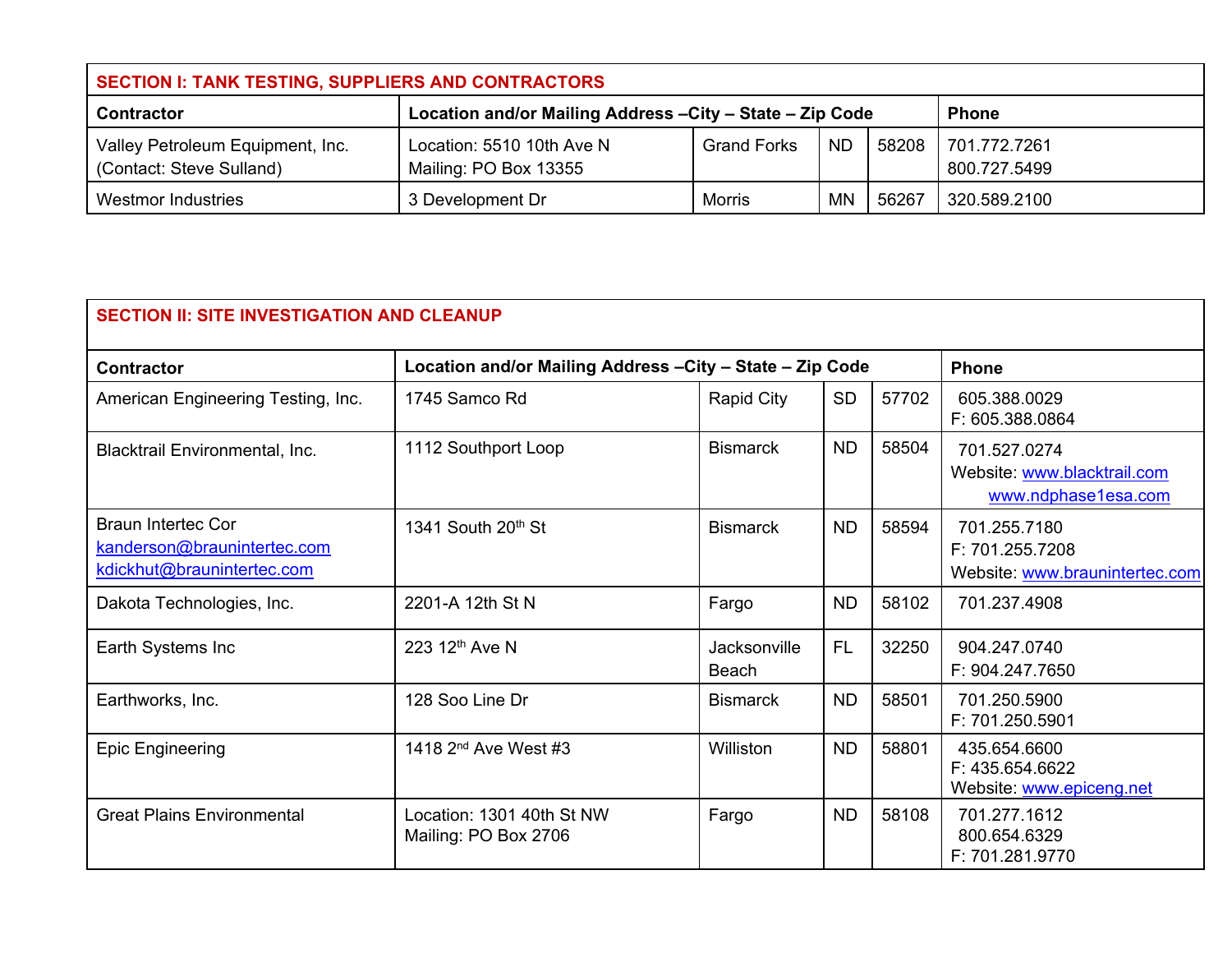| <b>SECTION II: SITE INVESTIGATION AND CLEANUP</b>                                                               |                                                             |                    |           |       |                                                                                 |  |
|-----------------------------------------------------------------------------------------------------------------|-------------------------------------------------------------|--------------------|-----------|-------|---------------------------------------------------------------------------------|--|
| Contractor                                                                                                      | Location and/or Mailing Address - City - State - Zip Code   |                    |           |       |                                                                                 |  |
| <b>INTES - Integrated Environmental</b><br>Services, Inc.                                                       | 2645 S 19th St                                              | <b>Grand Forks</b> | <b>ND</b> | 58201 | 701.795.9482<br>C: 701.330.6664<br>F: 701.795.9482<br>Website: www.intesinc.com |  |
| Keitu Engineers & Consultants, Inc.                                                                             | Location: 2610 Old Red Trail NW Ste C<br>Mailing: PO Box 98 | Mandan             | <b>ND</b> | 58554 | 701.667.1800<br>Website: www.keitu.com                                          |  |
| Legend Technical Services, Inc.                                                                                 | 3105 N Broadway                                             | Fargo              | <b>ND</b> | 58102 | 701.271.6779<br>F: 701.271.4796                                                 |  |
| Leggette Brashears & Graham, Inc.                                                                               | 140 E Hinks Ln Ste 126                                      | <b>Sioux Falls</b> | <b>SD</b> | 57104 | 605.334.6000<br>F: 605.334.1850                                                 |  |
| McCain and Associates, Inc.                                                                                     | 2718 Gateway Ave, Ste 101                                   | <b>Bismarck</b>    | <b>ND</b> | 58503 | 701.255.1475<br>F: 701.255.1477                                                 |  |
| Midwest Environmental Services, Inc.                                                                            | PO Box 1351                                                 | Minot              | <b>ND</b> | 58702 | 701.838.7957                                                                    |  |
| <b>Midwest Testing Laboratory</b><br>(Provides field services and installation<br>of monitoring equipment only) | Location: 1805 Hancock Dr<br>Mailing: PO Box 2084           | <b>Bismarck</b>    | <b>ND</b> | 58502 | 701.258.2833<br>F: 701.258.2857                                                 |  |
| <b>Midwest Testing Laboratory</b><br>(Provides field services and installation<br>of monitoring equipment only) | Location: 4102 7th Ave N<br>Mailing: PO Box 3042            | Fargo              | <b>ND</b> | 58108 | 701.282.9633<br>F: 701.282.9635                                                 |  |
| <b>Midwest Testing Laboratory</b><br>(Provides field services and installation<br>of monitoring equipment only) | 2005 Gateway Dr                                             | <b>Grand Forks</b> | <b>ND</b> | 58203 | 701.772.2832<br>F: 701.772.2633                                                 |  |
| <b>MVTL Laboratory Testing Services</b>                                                                         | 1411 S 12th St                                              | <b>Bismarck</b>    | <b>ND</b> | 58504 | 701.258.9720                                                                    |  |
| <b>NOVA Environmental Services</b>                                                                              | 1107 Hazeltine Blvd Ste 400                                 | Chaska             | <b>MN</b> | 55318 | 612.448.9393                                                                    |  |
| Pace Analytical<br>kyna.hogg@pacelabs.com                                                                       | 1700 Elm St                                                 | Minneapolis        | <b>MN</b> | 55414 | 406.672.6067<br>Website: www.pacelabs.com                                       |  |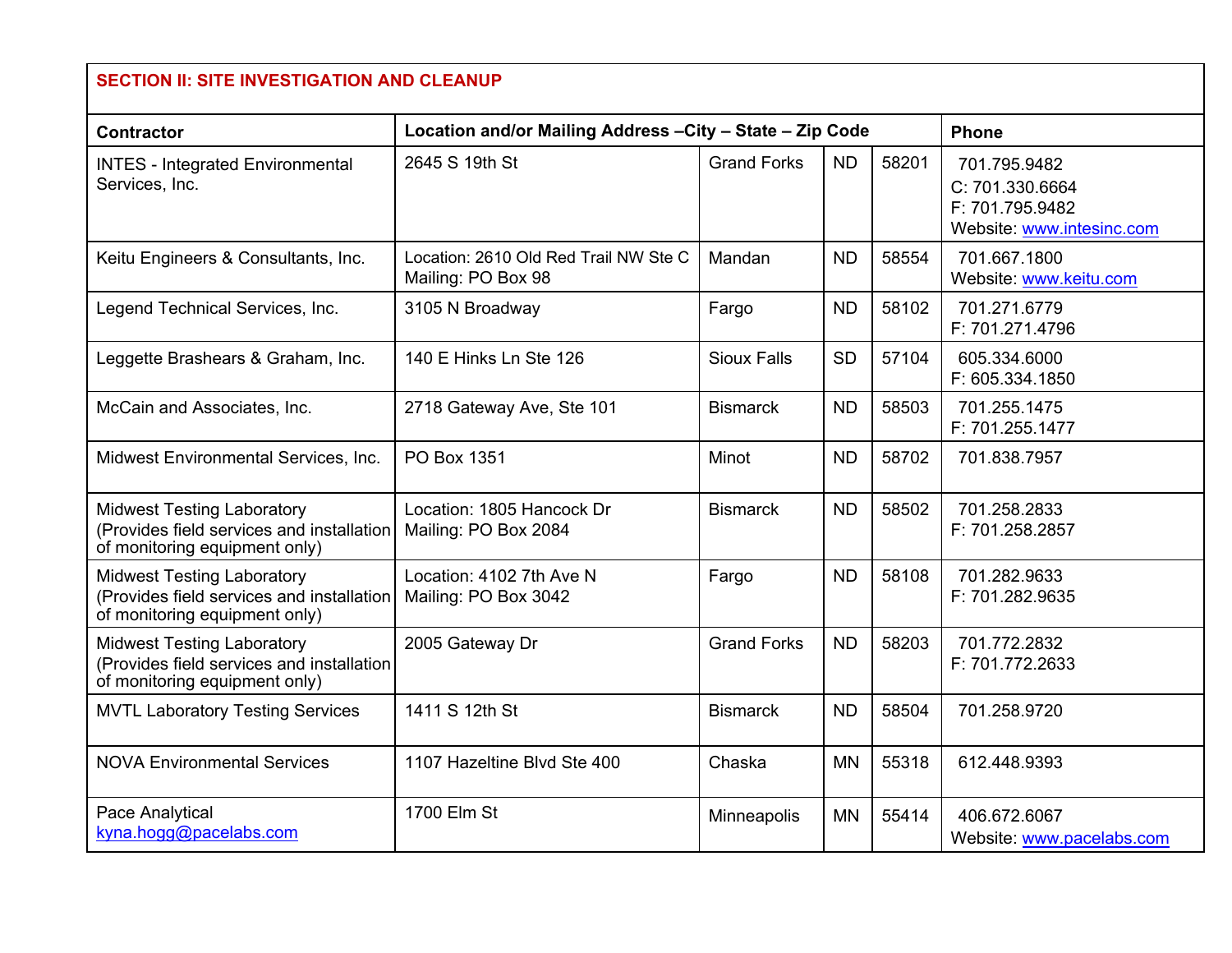| <b>SECTION II: SITE INVESTIGATION AND CLEANUP</b> |                                                           |                    |           |                |                                                                 |  |
|---------------------------------------------------|-----------------------------------------------------------|--------------------|-----------|----------------|-----------------------------------------------------------------|--|
| <b>Contractor</b>                                 | Location and/or Mailing Address - City - State - Zip Code |                    |           |                | <b>Phone</b>                                                    |  |
| Terracon Consultants, Inc.                        | 1805 Hancock Dr<br>PO Box 2084                            | <b>Bismarck</b>    | <b>ND</b> | 58502-<br>2084 | 701.258.2833<br>F: 701.258.2857<br>Website: www.terracon.com    |  |
| Wenck Associates, Inc.                            | 301 - 1 <sup>st</sup> Street NE, Ste 202                  | Mandan             | <b>ND</b> | 58554          | 701.571.3370<br>F: 701.527.8149<br>Emer. Response: 800.368.8831 |  |
| Western Plains Consulting, Inc.                   | PO Box 1401                                               | <b>Bismarck</b>    | <b>ND</b> | 58502          | 701.221.3113<br>888.821.3113<br>F: 701.221.2140                 |  |
| Widseth Smith Nolting & Assoc.                    | Location: 2715 S Washington St<br>Mailing: PO Box 14546   | <b>Grand Forks</b> | <b>ND</b> | 58208          | 701.795.1975<br>F: 701.795.1978                                 |  |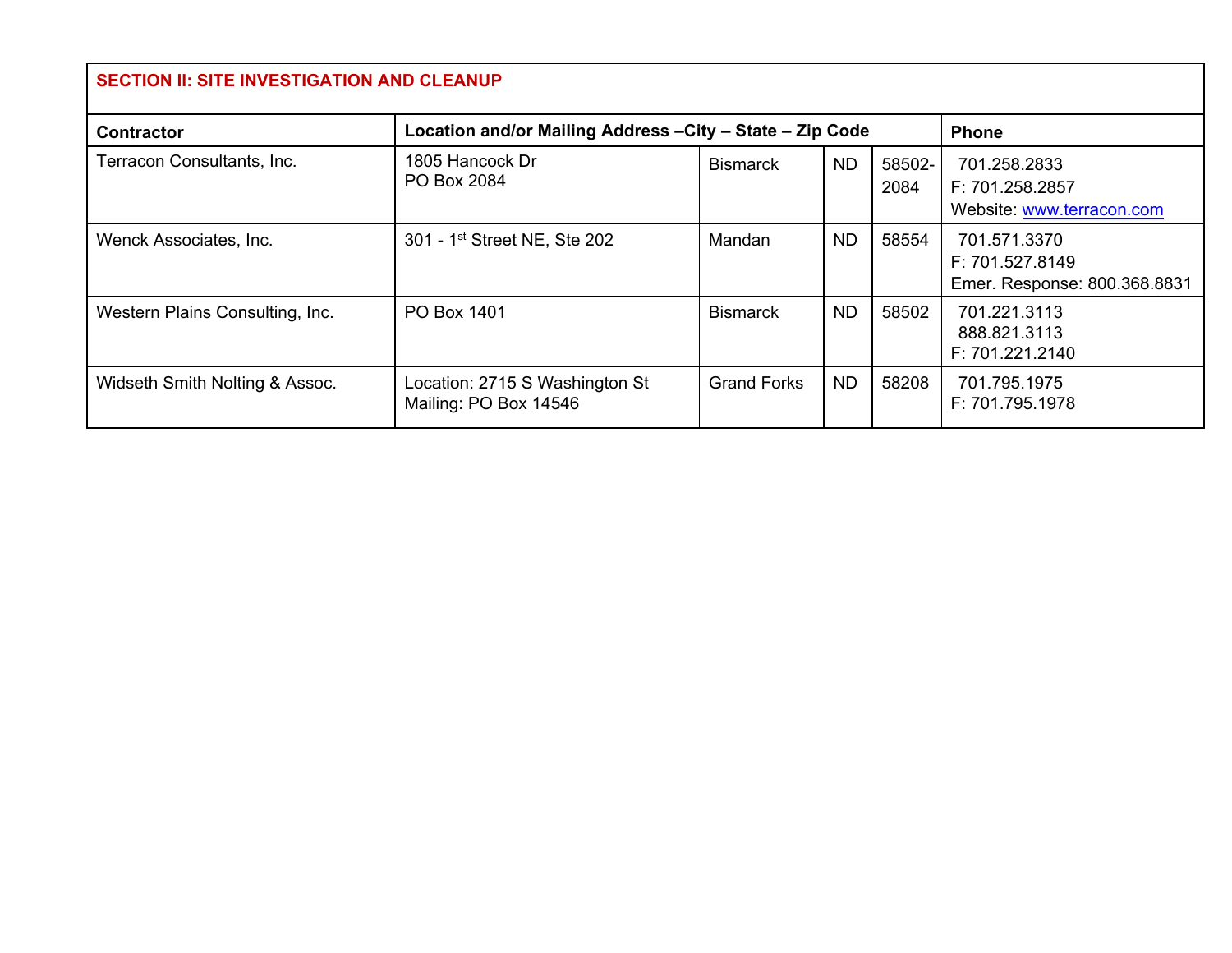| <b>SECTION III: EXCAVATION WORK ONLY</b>                |                                                    |                  |           |       |                                                               |  |
|---------------------------------------------------------|----------------------------------------------------|------------------|-----------|-------|---------------------------------------------------------------|--|
| Baranko Bros., Inc (UST removal only)                   | Location: 3048 Hwy 22 N<br>Mailing: PO Box 820     | <b>Dickinson</b> | <b>ND</b> | 58602 | 701.483.5868<br>F: 701.483.5960                               |  |
| Beutler Excavating (UST removal only)                   | 1006 Cannon Ln                                     | Washburn         | <b>ND</b> | 58577 | 701.462.8395                                                  |  |
| BG Excavation, Inc. (UST removal<br>only)               | Location: 2930 1st St S<br>Mailing: Rt 1 Box 65B   | <b>Dickinson</b> | <b>ND</b> | 58601 | 701.225.8090                                                  |  |
| <b>Coughlin Construction Company (UST</b><br>removal)   | PO Box 1273                                        | <b>Minot</b>     | <b>ND</b> | 58702 | 701.852.3401                                                  |  |
| Dokken Construction, Inc.                               | <b>PO Box 254</b>                                  | Towner           | <b>ND</b> | 58788 | 701.537.5410                                                  |  |
| Earthworks, Inc.                                        | 128 Soo Line Dr                                    | <b>Bismarck</b>  | <b>ND</b> | 58501 | 701.250.5900<br>F: 701.250.5901                               |  |
| Gunderson Excavating, Inc.                              | Location: 1720 11th St W<br>Mailing: PO Box 114    | Williston        | <b>ND</b> | 58802 | 701.572.9151<br>F: 701.572.6019                               |  |
| L2 Contracting<br>Tim Landis: timl@L2contracting.com    | 772 Center St                                      | West Fargo       | <b>ND</b> | 58078 | 701.298.6464<br>F: 701.298.6464<br>Web: www.L2contracting.com |  |
| Lund Construction & Excavating                          | Location: 310 Third Ave SW<br>Mailing: PO Box 264  | Crosby           | <b>ND</b> | 58730 | 701.965.6169<br>701.965.6877                                  |  |
| <b>Mike's Excavating Service</b>                        | 873 - 25th Ave E                                   | <b>Dickinson</b> | <b>ND</b> | 58601 | 701.483.8386<br>F: 701.483.4100                               |  |
| <b>Muckey Construction</b>                              | Location: 405 9th St N<br>Mailing: PO Box 693      | Ellendale        | <b>ND</b> | 58436 | 701.349.4330<br>701.349.3100                                  |  |
| Pump Systems, Inc.                                      | Location: 530 - 25th Ave E<br>Mailing: PO Box 1940 | <b>Dickinson</b> | <b>ND</b> | 58601 | 701.225.4494                                                  |  |
| <b>Sletten Excavating</b><br>neal@slettenexcavation.com | 2500 River Road                                    | Center           | <b>ND</b> | 58530 | 701.663.2400                                                  |  |